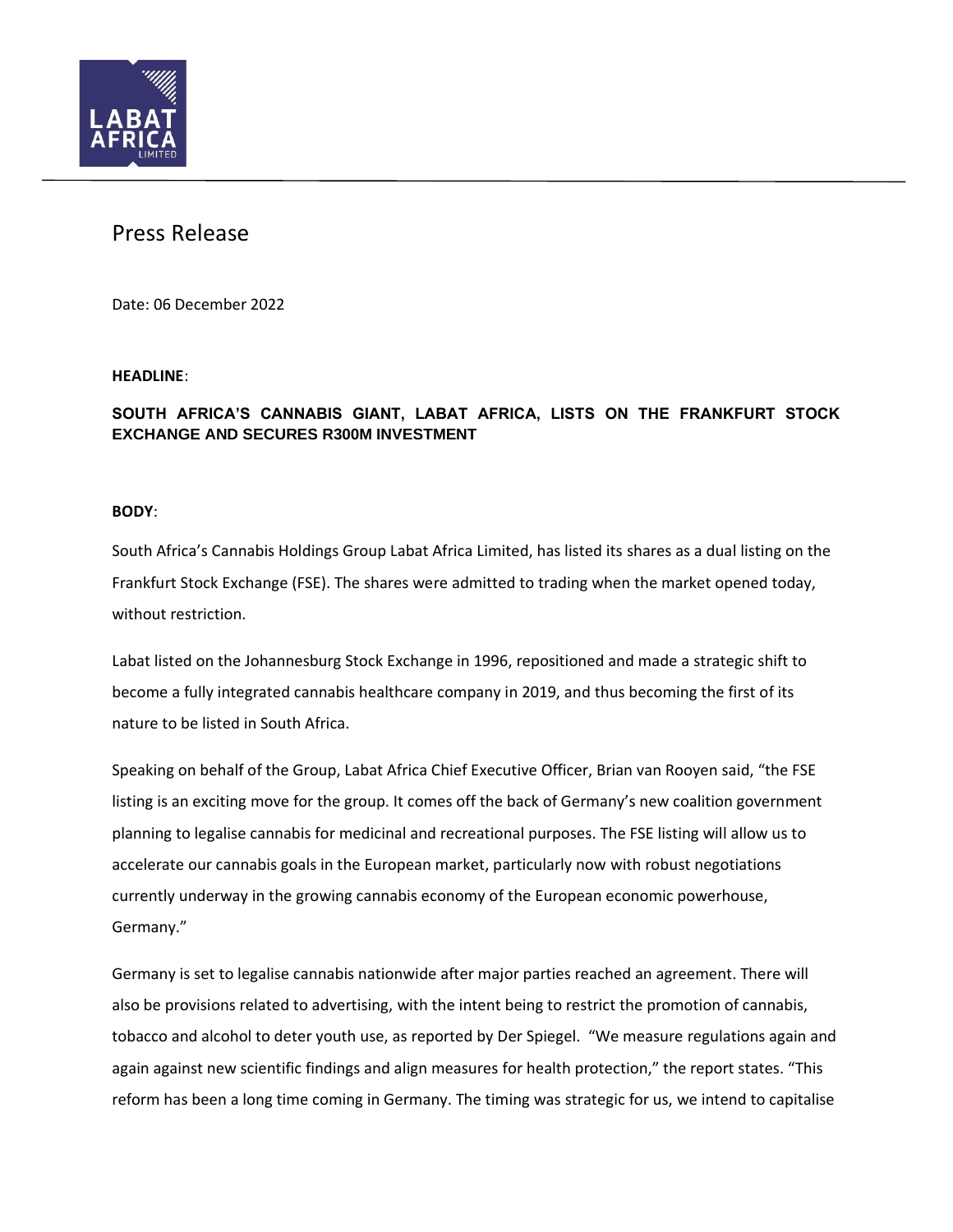

on the proverbial first mover advantage, while also taking advantage of the receptive and bullish European investor climate", van Rooyen adds.

Chief Executive Officer of Labat Healthcare, Stanton van Rooyen said, "our intention is to offer South African and international investors exposure to high growth investments in the cannabis value chain. The listing on the FSE enables Labat Healthcare, access to capital from retail and institutional investors in international markets. It also affirms our long-standing confidence that Labat Africa, through the healthcare busines would find a smart and sustainable solution to meeting the global demand of the EU-GMP (good manufacturing practice) certification standard, which we are well positioned for as a supplier of Pharmaceutical Grade Medicinal Cannabis and Industrial Hemp."

Operationally, Labat Africa has secured funding from California based GR Global Ventures (GRGV). GRGV has committed to invest an amount of up to ZAR300 million over the next three years in cash for equity ("Capital Commitment") in exchange for new ordinary shares in Labat Africa. The Capital Commitment will be drawn down by Labat Africa by way of capital calls which the company has the right to exercise with the timing and pricing at Labat's sole discretion, subject to trading volumes and pricing in accordance with the JSE Listings Requirements.

As part of the Capital Commitment, GRGV is also entitled to receive warrants for up to 30 million new Labat Africa ordinary shares at an exercise price of ZAR0.50 per ordinary share representing more than a 100% premium on the current Labat Africa trading price.

Labat Healthcare Group Executive, Herschel Maasdorp said, "the listing on the FSE and the Capital Commitment bolsters Labat's position on a global scale, and puts drive behind our strategy, which is intended to support the commercialisation of the company's cannabis focus. The funding enables the company, whilst it continues to maintain focus on strict cost controls, to tailor the timing and size of each capital call to support its ongoing research through clinical trials, its growth, customer engagements, operating costs and planned manufacturing as well as the export of medicinal cannabis into the European Market, whilst safeguarding shareholder value".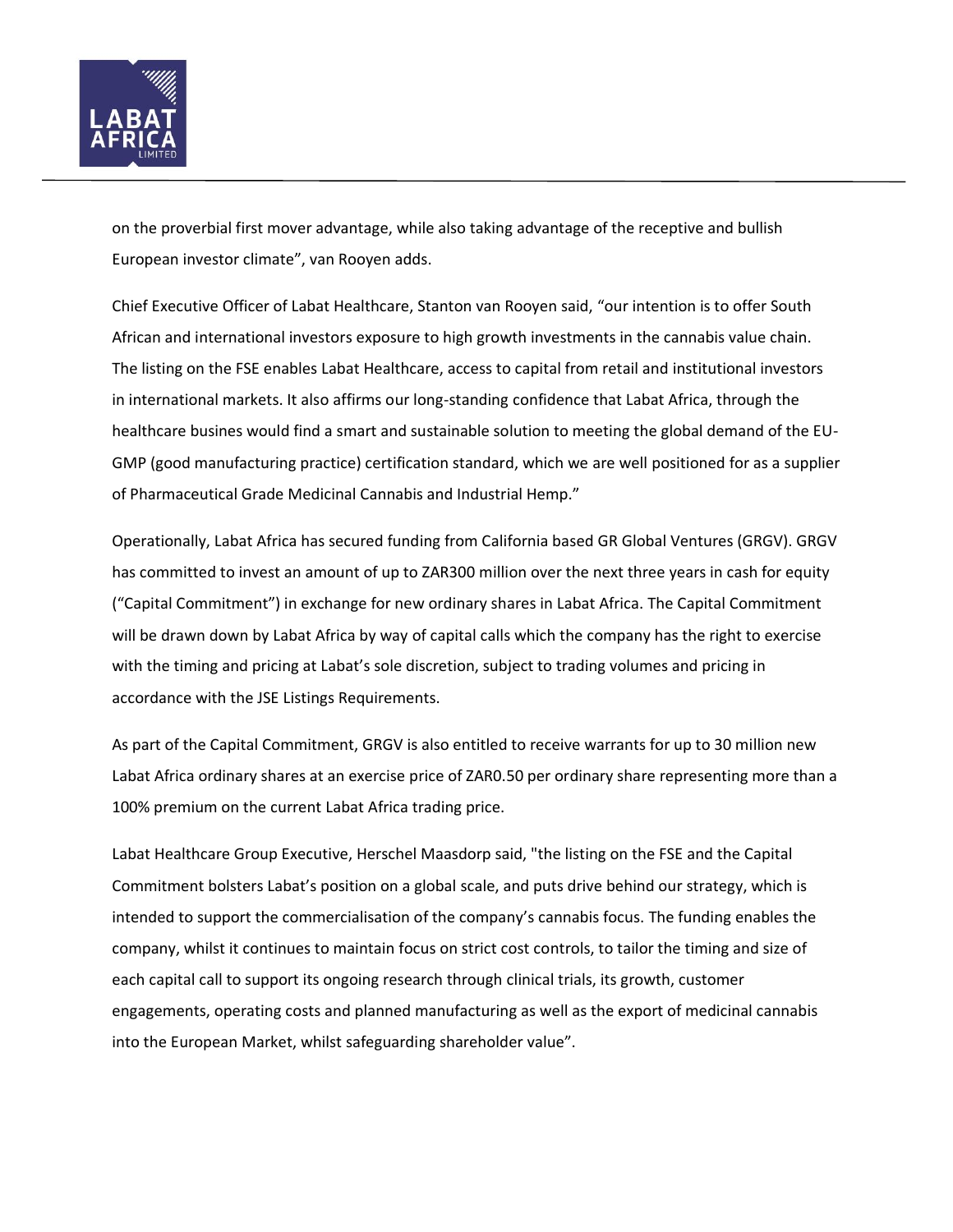

"We expect that the funding will enable the business to successfully navigate tough South African trading conditions and secure a prime spot for the business in the growing cannabis sector," Maasdorp adds.

The Capital Commitment will allow the Company to deploy cash on an as-needed basis rather than fully diluting existing shareholders for an amount of capital the Company may not require at present. The Capital Commitment is a strong complement to other financing options available to Labat Africa such as debt financing, further equity funding, rights issues, or a combination thereof.

The expected financing mix, enhanced by the Capital Commitment, will be implemented over time in way that is most optimal to the company considering the near- and medium-term growth objectives, which were announced in June 2021 as well as in the Company's 2021 Interim Results.

"We are pleased to have a very high caliber and sector focused USA based institutional investment group as one of our key stakeholders. As Labat Africa comes to market in both Healthcare and Wellness with a Cannabis focus, a partner such as GRGV is a key component to supporting our winning efforts especially now that we are participating in Europe's largest cannabis market," concludes Brian Van Rooyen.

### ENDS

#### **NOTE TO EDITORS:**

Labat Africa Limited is a leading black owned and managed Investment holdings group, headquartered in South Africa. The Group, founded in 1995 by Brian Van Rooyen and Victor Labat. We have been listed on the JSE since 1996. With investments in various sectors. Our vision is to be the number one healthcare company in South Africa with a focus on medicinal Cannabis. To utilize current skills and build on new skills to deliver world class products. Execute product and process innovation through to market consumption and everything in between, we are driven by a passion for leadership, a commitment to drive the industry forward, and above all else, providing medical and wellness cannabis consumers the best possible solution

For more information visit [www.labat.co.za](http://www.labat.co.za/)